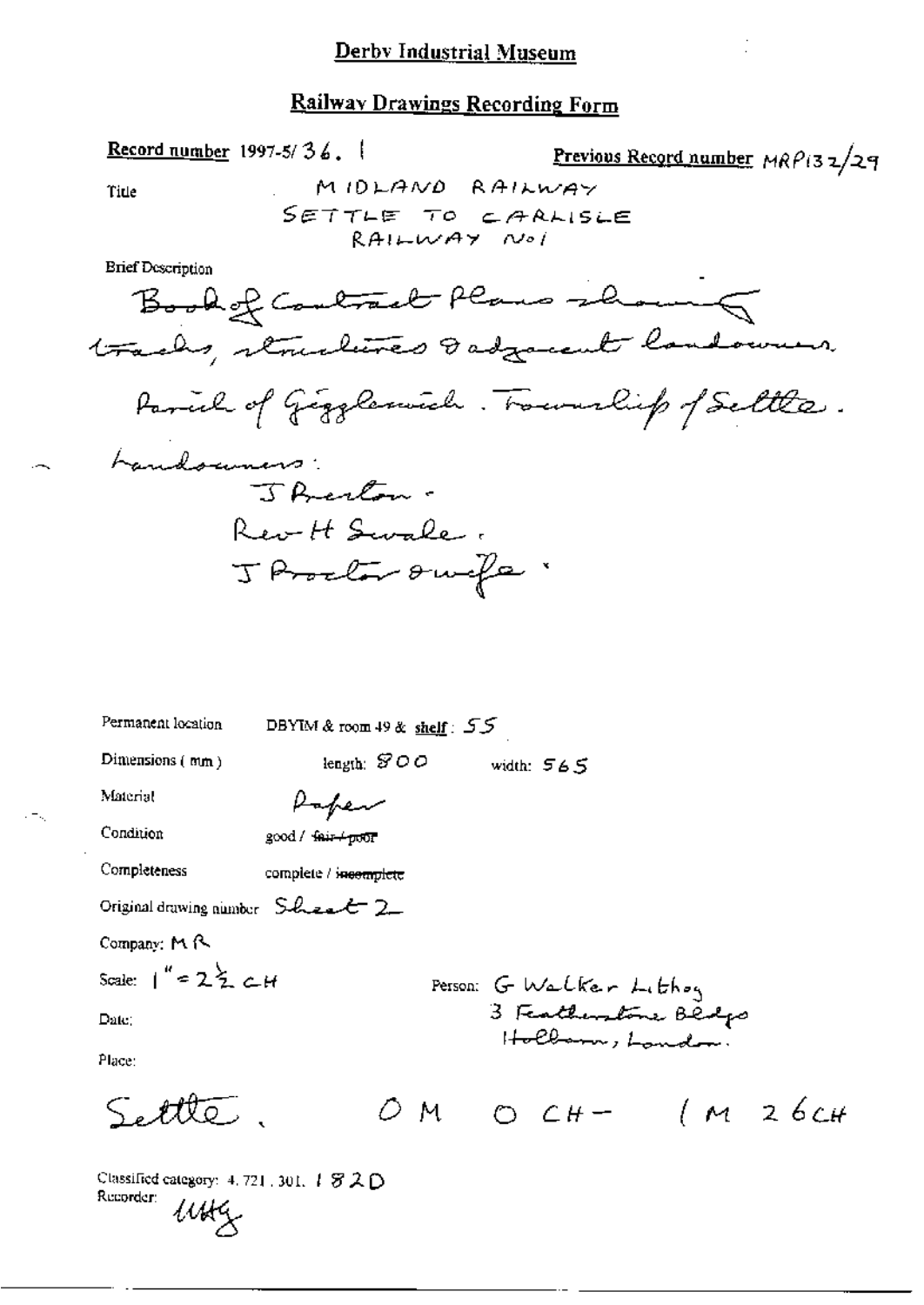Record number 1997-5/36.  $2$ Previous Record number MRP132/29 MIDLAND RAILWAY Title SETTLE TO CARLISLE  $RAILWAY$   $Nol$ **Brief Description** Book of Contract Plans showing tracks, structures dadgarent landowners. Parish of gigglewich. Township of Settle. Landowners: Rev H Swale. Jane Preston. JHartley. Forme Sulabiffe. Trustees of Friends Meeting House. Rev H Dowson & F Dowson. Elizabeth Dowson. Rev HSwale & Fructees Hoston Grammer School. T Biskbech Permanent location DBYIM & room 49 & shelf:  $55$ Dimensions  $(mn)$ length:  $\mathcal{Y} \circ \varphi$ width:  $565$ Material Paper Condition good / fair + poor Completeness complete / incomplete Original drawing number  $S$  has  $\epsilon$  3 Company: MR Scale:  $1'' = 2 \frac{1}{2}$  c\_H Person: G Walker Lithog 3 Featherstone Bedgs Date: Hollows, Landon. Place:  $S$ edt $\mathcal{O}$ oz  $M_{26CH} - 2M_{16CH}$  $Q = \frac{1}{2}$ Classified category:  $4.721, 301, 1.82, 0$ Recorder:  $u$ u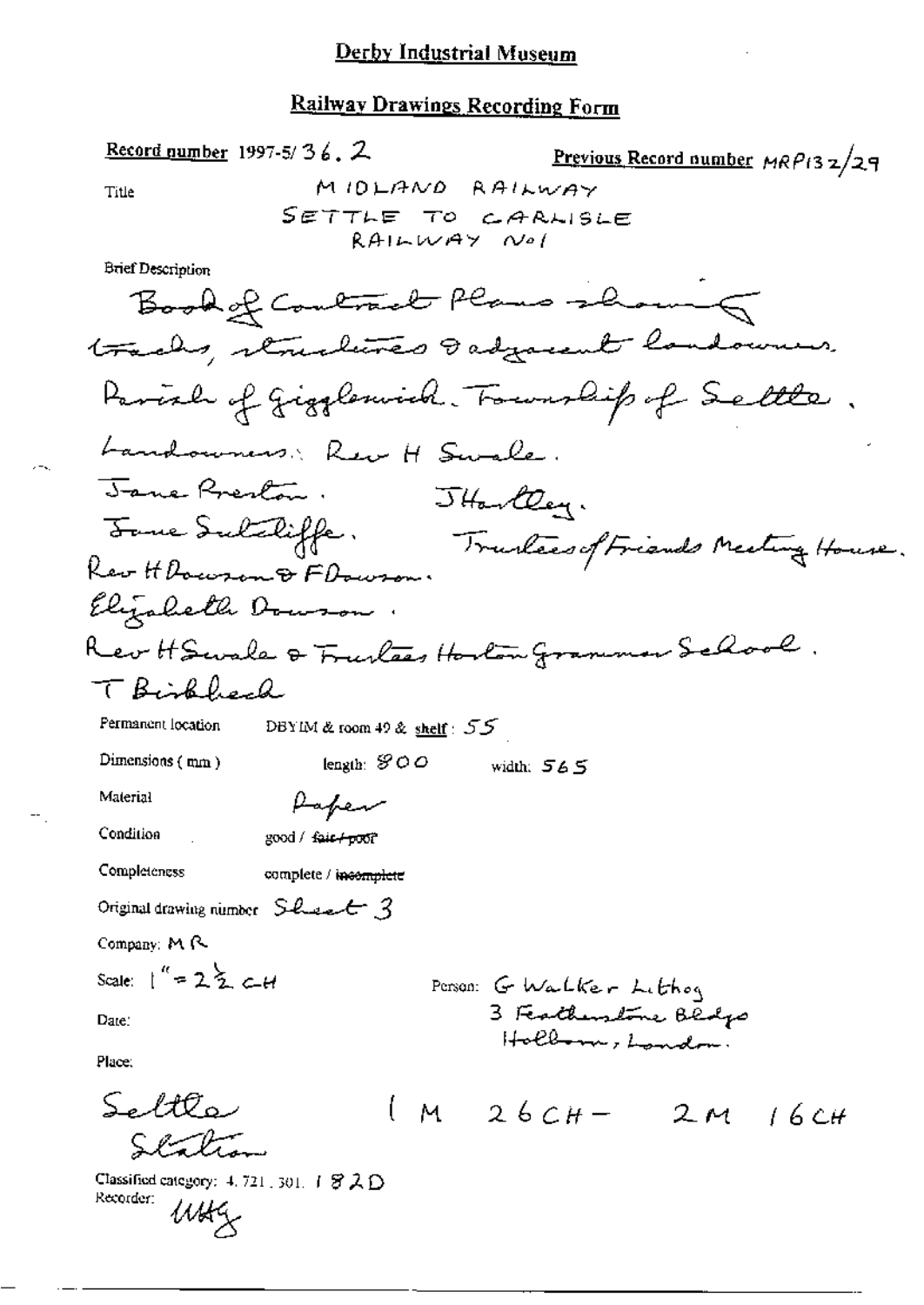Record number 1997-5/ 
$$
36.3
$$

Previous Record number 
$$
MRP_{132}/29
$$

Title

**Brief Description** 

Permanent location

DBYIM & room 49 & shelf: 55

Dimensions (mm)

leagth:  $$OO$  width:  $565$ 

Material

Condition

good / fair+poor

Paper

Completeness complete / incomplete

Original drawing number Sheat 4

 $\mathbf{r}$ 

Company: M R.

Scale: 
$$
\int_{0}^{a} = 2 \leq c
$$

Date:

Place:

$$
2M \quad 16C_{H} - 3M \quad 6C_{H}
$$

Person: G Walker Lithog<br>3 Featherstone Blogs<br>Holbarn, Landon:

Classified category: 4, 721, 301, 1 罗入D Recorder: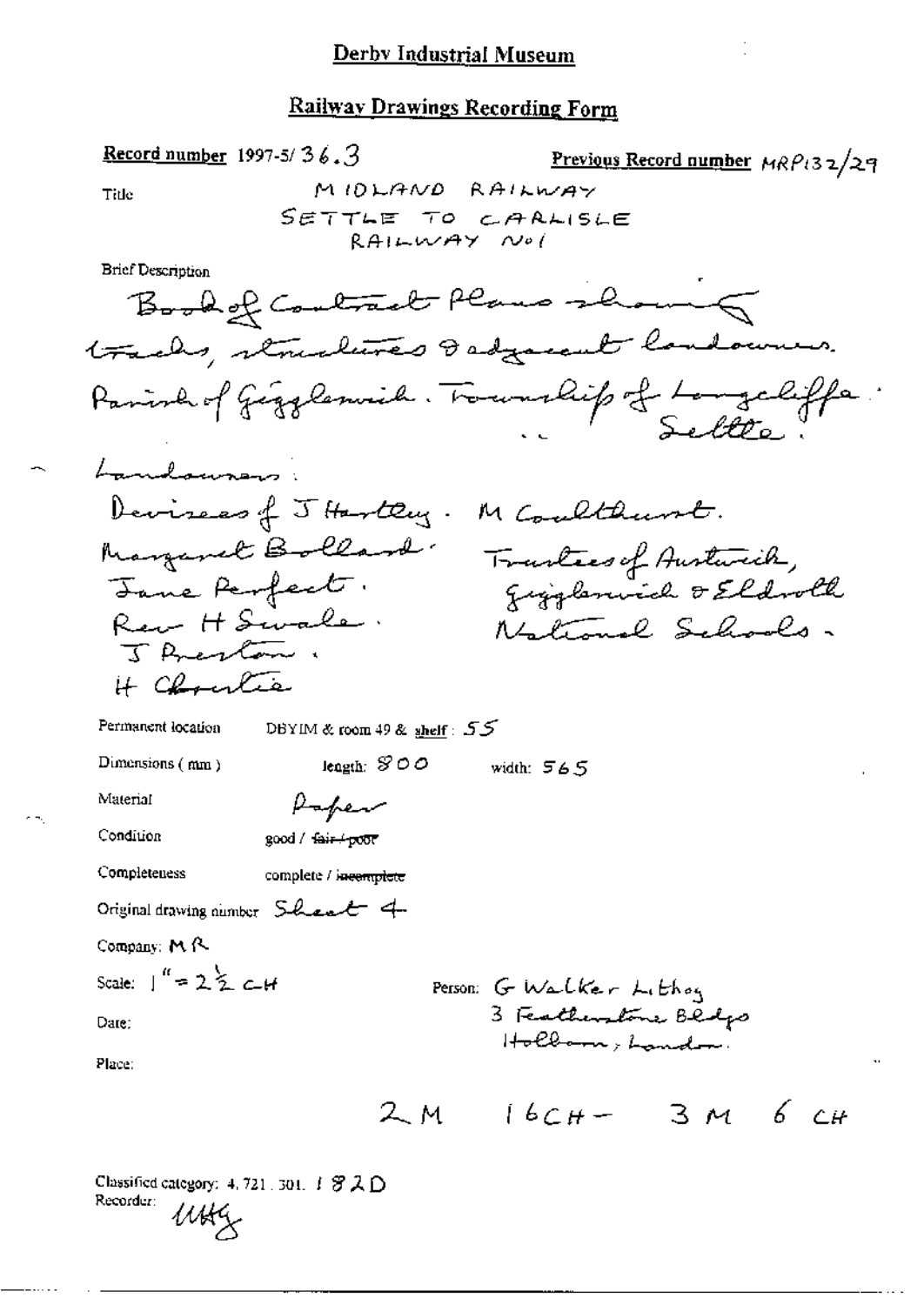Record number 1997-5/3  $\ell$ , 4 Previous Record number MRP132/29 MIDLAND RAILWAY Title SETTLE TO CARLISLE  $RAILMAYNol$ **Brief Description** Book of Contract Plans shown tracks, structures I adjacent landowners. Parish of Gigglenvick. Township of Longchiffe. Landowners: TStackhouse Rev G Paley. J Acolan TYcadon. Elizabeth Brown. J sembe Permanent location DBYIM & room 49 & shelf: 55 length:  $SOO$  width:  $565$ Dimensions (mm) Material Paper Condition good / fuir+poor Completeness complete / i<del>ncomplete</del> Original drawing number  $S$ -hert  $S$ Company: M R Scale:  $1'' = 2\frac{3}{2}C_4H$ Person: G Walker Lithog 3 Featherstone Bedgo Date: Hollown, London. Place:  $3M$  6  $CH - 3M$  76  $CH$ Classified category:  $4.721 \pm 301$ .  $1.820$ Recorder: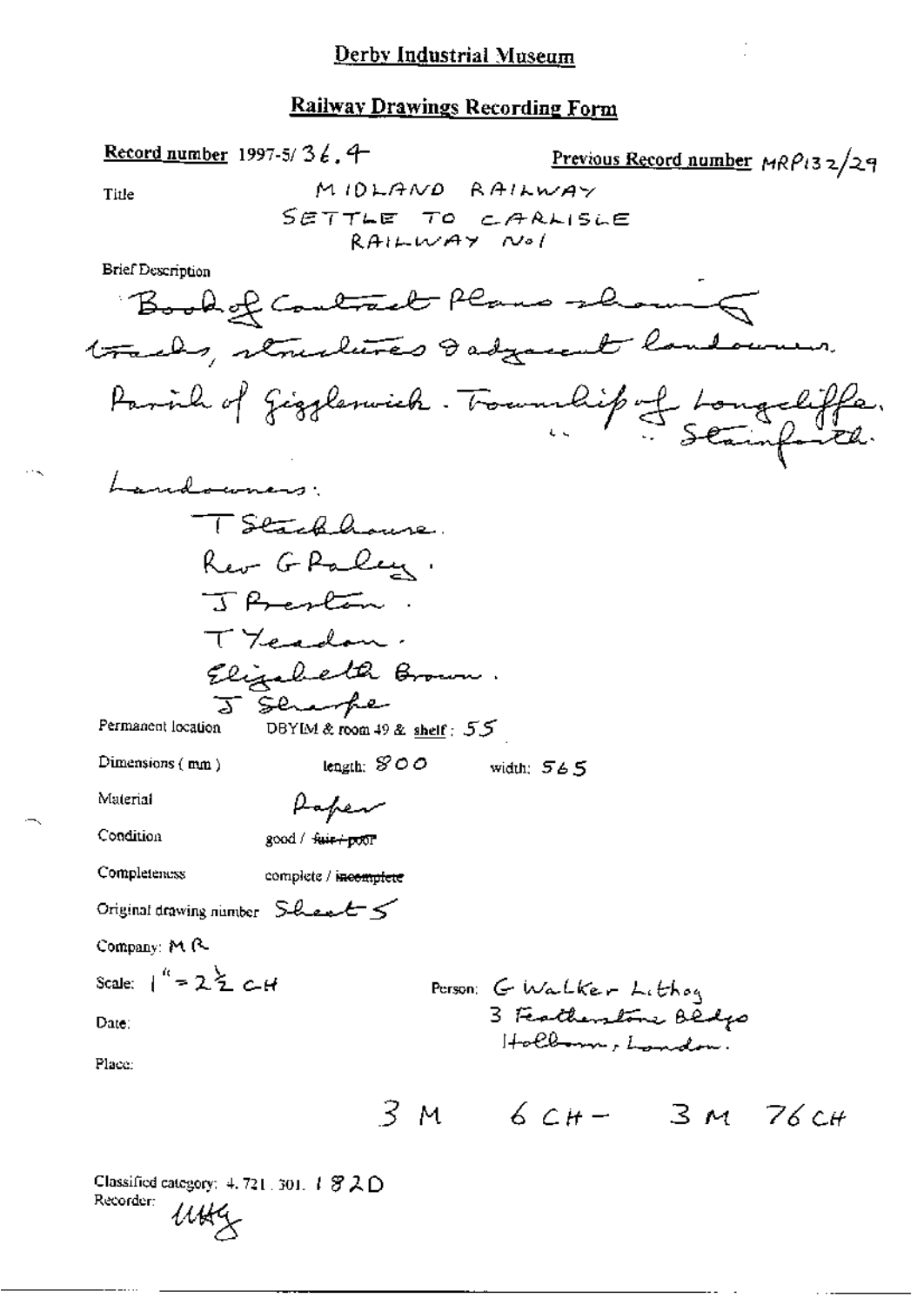Record number 1997-5/36. Previous Record number  $MRP_132/29$ MIDLAND RAILWAY Title SETTLE TO CARLISLE RAILWAY Nol **Brief Description** Book of Contract Plans showing tracks, structures dadgement landowners. Parish of Giggleswich. Township of Stainforth. Partil of Gigsburnik - To Landouners: Elizabeth Brown. Incumbent & Churchwardens<br>It Redmaune. H Redmayne. C Braun TStacklouse. TFarley. Many Armesteal. DBYIM & room 49 & shelf:  $55$ Dimensions  $(mn)$ length:  $$00$ width: 565 Material Paper Condition good / fair / poor Completeness complete / i<del>ncomplete</del> Original drawing number Sheet 6 Company: M R Scale:  $1'' = 2.5 \text{ cm}$ Person: G Walker Lithon 3 Featherstone Bedgo Dute: Hollown, London. Place:  $3 M$   $76CH - 9 M66CH$ Classified category:  $4.721.301, 1.820$ 

Recorder: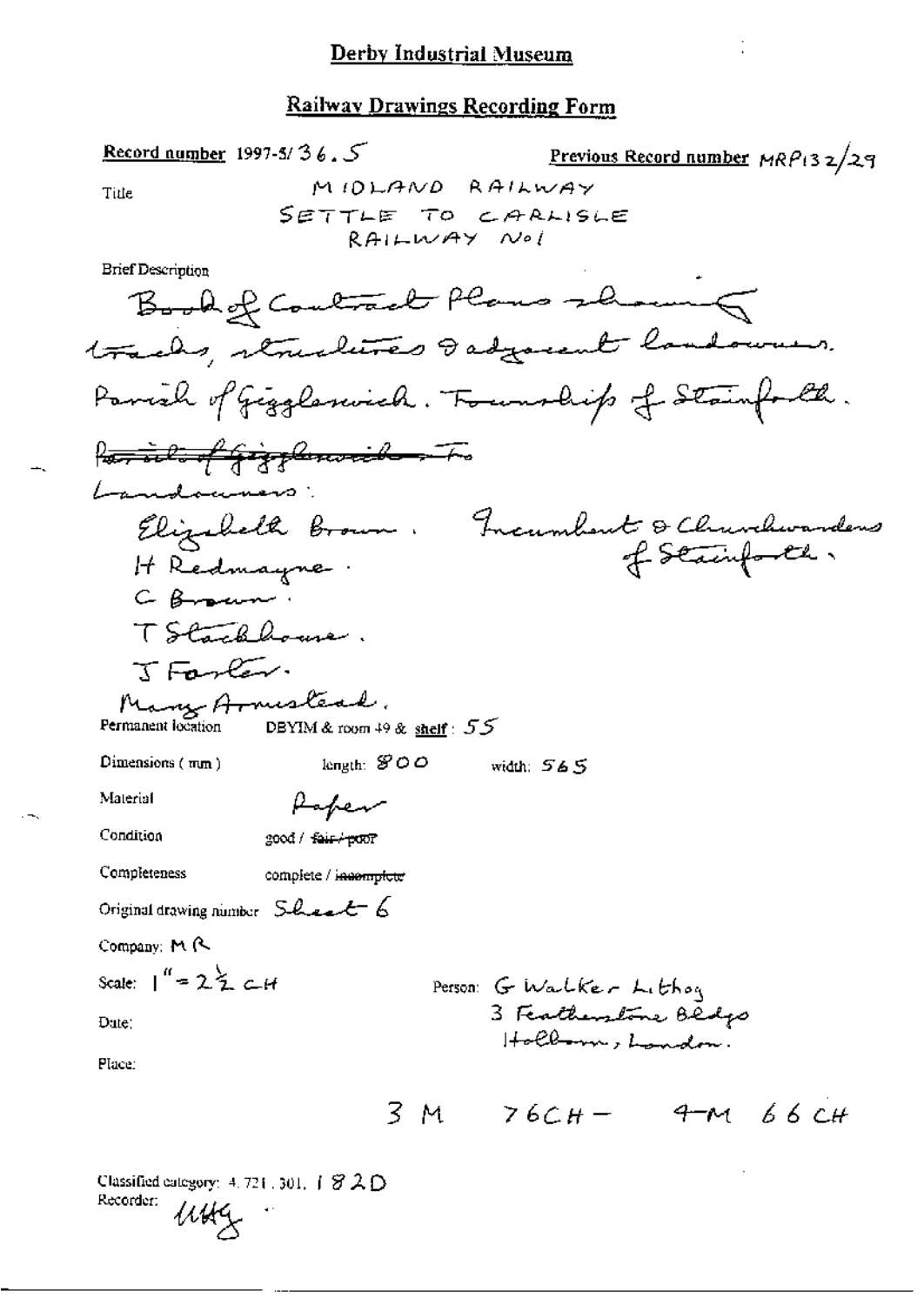Title

жX.

Previous Record number MRP132/29

÷,

Brief Description

Record number 1997-5/3  $6.6$ 

| Permanent location                      | DBYIM & room 49 & shelf: $55$                       |
|-----------------------------------------|-----------------------------------------------------|
| Dimensions $(mn)$                       | length: $\mathcal{S} \circ \varphi$<br>width: $565$ |
| Material                                | Paper                                               |
| Condition                               | good / fair / poor                                  |
| Completeness                            | complete / i <del>ncomplete</del>                   |
| Original drawing number $S$ -Lee- $t$ 7 |                                                     |
| Company: M R                            |                                                     |
| Scale: $1^4$ = 2 $\leq$ $c$ -H          | Person: G Walker Lithog                             |
| Date:                                   | 3 Featherstone Bldgs<br>Hollman, Landon.            |
| Place:                                  |                                                     |
|                                         | $66C_{H} - 5M$ 76 CH<br>M                           |

Classified category: 4.721.301. 1820 Recorder;  $u$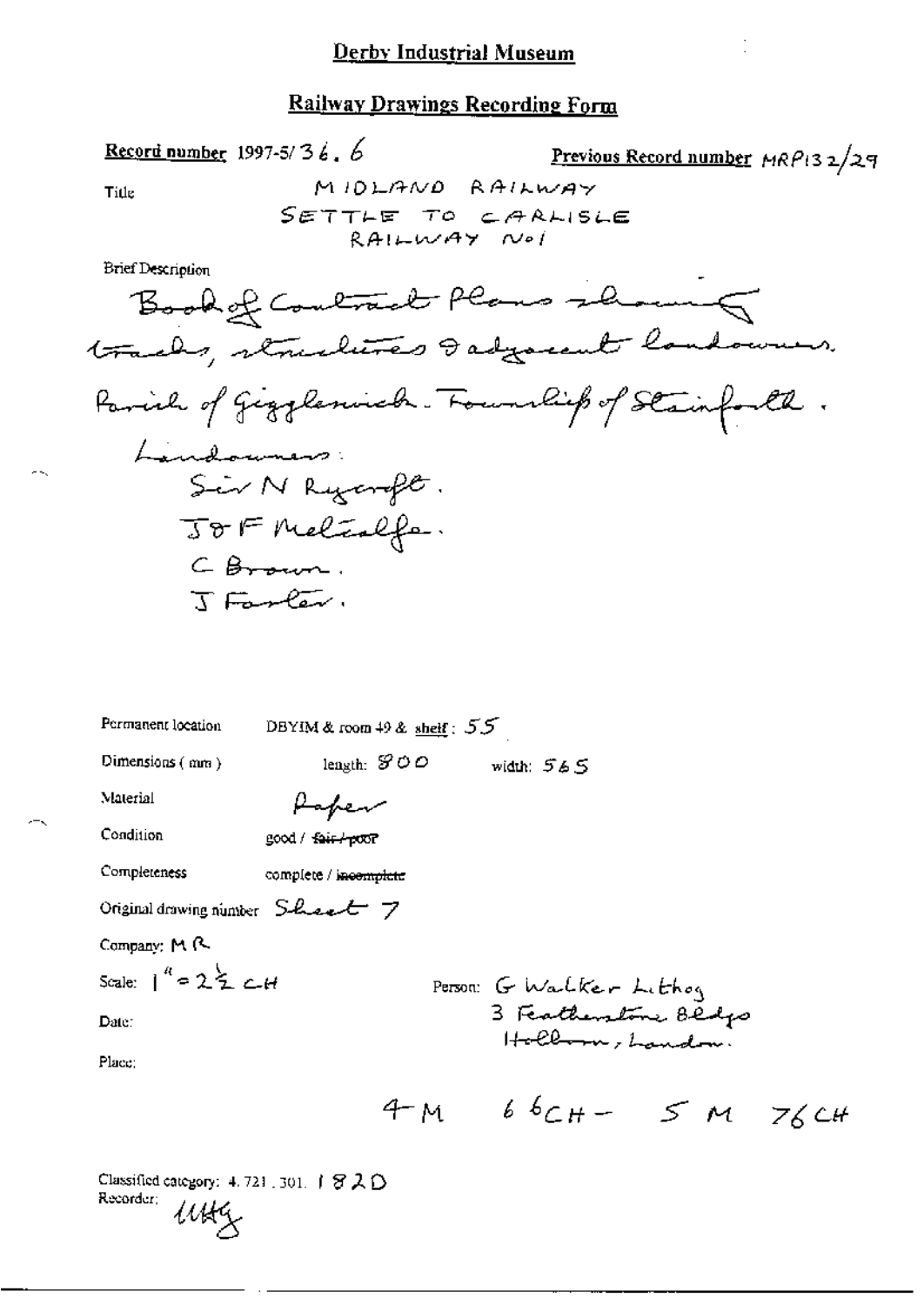ï

 $\sim$ 

 $\frac{1}{2}$ 

# Railway Drawings Recording Form

| Record number 1997-5/36.7  | Previous Record number $MRP132/29$ |          |
|----------------------------|------------------------------------|----------|
| Title                      | $M10L19NDRA1L1W4Y$                 |          |
| SET Describe To $CAAL15LE$ |                                    |          |
| Brit-Bescription           | Be-4C                              | Pe-4C-4C |
| SET Description            | Be-4C                              | Pe-4C-4C |
| 111                        | Be-4C                              | Meal 14C |
| 122                        | Meal 14C                           | Meal 14C |
| 132                        | Meal 14C                           | Meal 14C |
| 142                        | Meal 14C                           |          |
| 152                        | Meal 14C                           |          |
| 162                        | Meal 14C                           |          |
| 162                        | Meal 14C                           |          |
| 162                        | Meal 14C                           |          |
| 162                        | Meal 14C                           |          |
| 162                        | Meal 14C                           |          |
| 162                        | Meal 14C                           |          |
| 162                        | Meal 14C                           |          |
| 162                        | 26C                                |          |
| 162                        | 26C                                |          |
| 162                        | 26C                                |          |
| 162                        | 26C                                |          |
| 162                        | Meal 14C                           |          |
| 162                        | Meal 14C                           |          |
| 162                        | Meal 14C                           |          |
| 162                        | Me                                 |          |

Classified category: 4, 721, 301,  $T \otimes \mathcal{L} \mathsf{D}$ Classiticum<br>Recorder: Utility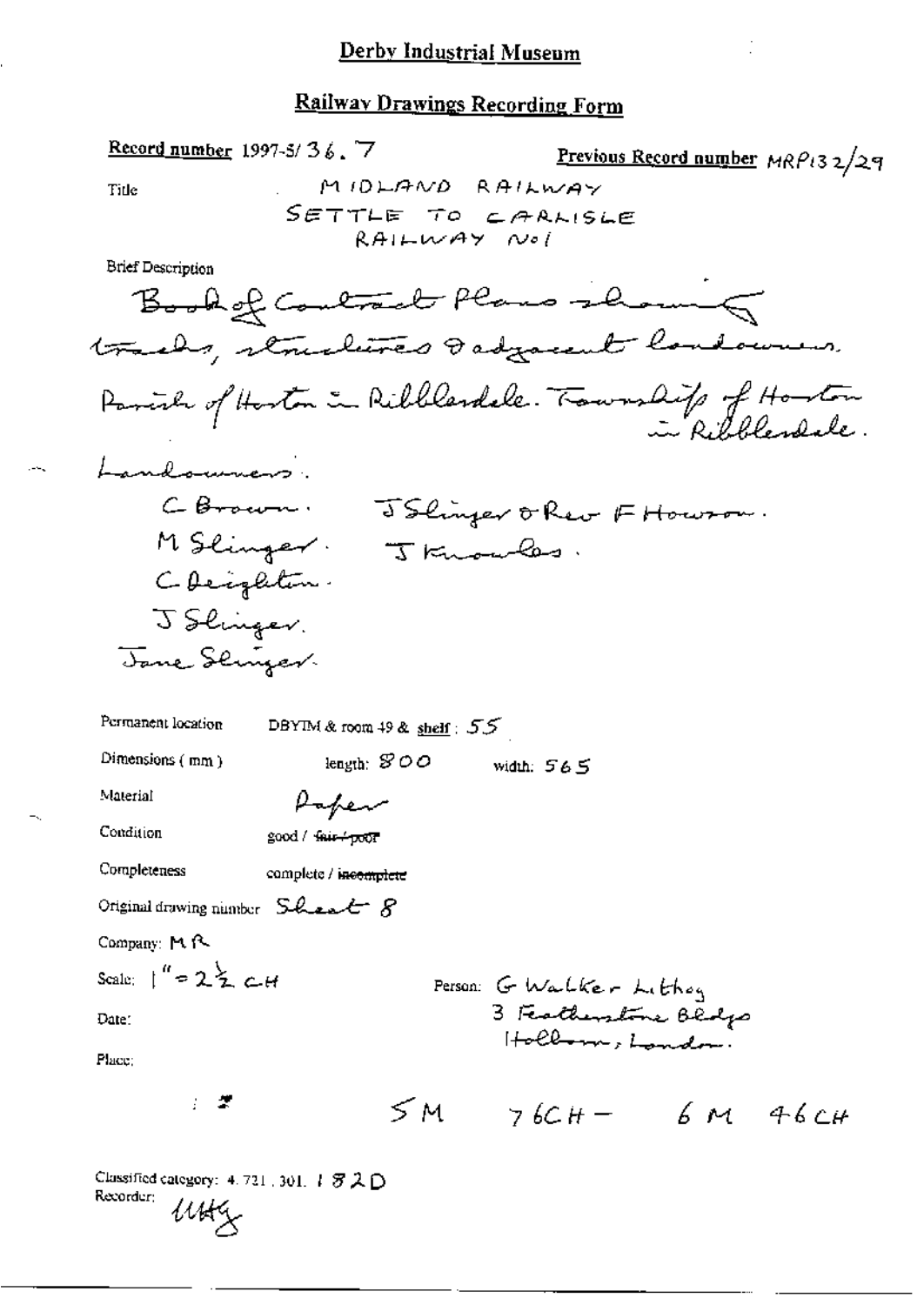#### Derby Industrial Museum

#### **Railway Drawings Recording Form**

Record number 1997-5/36.  $8$ Previous Record number MRP132/29 MIDLAND RAILWAY Title SETTLE TO CARLISLE  $RAILWAY$   $Nol$ **Brief Description** Book of Contract Plans showing tracks, structures dasgarent landowner. Parish of Hoston in Ribblesdale. Fourship of Hoston I Landowners: CDeighton. J Knowles.  $T \sqsubset T$ 59 Ann Hammond. Permanent location DBYIM & room 49 & shelf:  $55$ length:  $$OO$  width:  $565$ Dimensions (mm) Material Paper Condition good / feir+poor Completeness complete / incomplete Original drawing number Sheet 9 Company: M R Scale:  $1'' = 2\frac{1}{2}$  c-H Person: G Walker Lithoy 3 Featherstone Bedgs Date:  $H\noth$  of  $L$  and  $\sim$ Place:  $6 M 46CH - 7 M 36 CH$ 

Classified category: 4, 721, 301,  $\overline{1}$   $\overline{3}$   $\overline{2}$   $\overline{1}$ Recorder: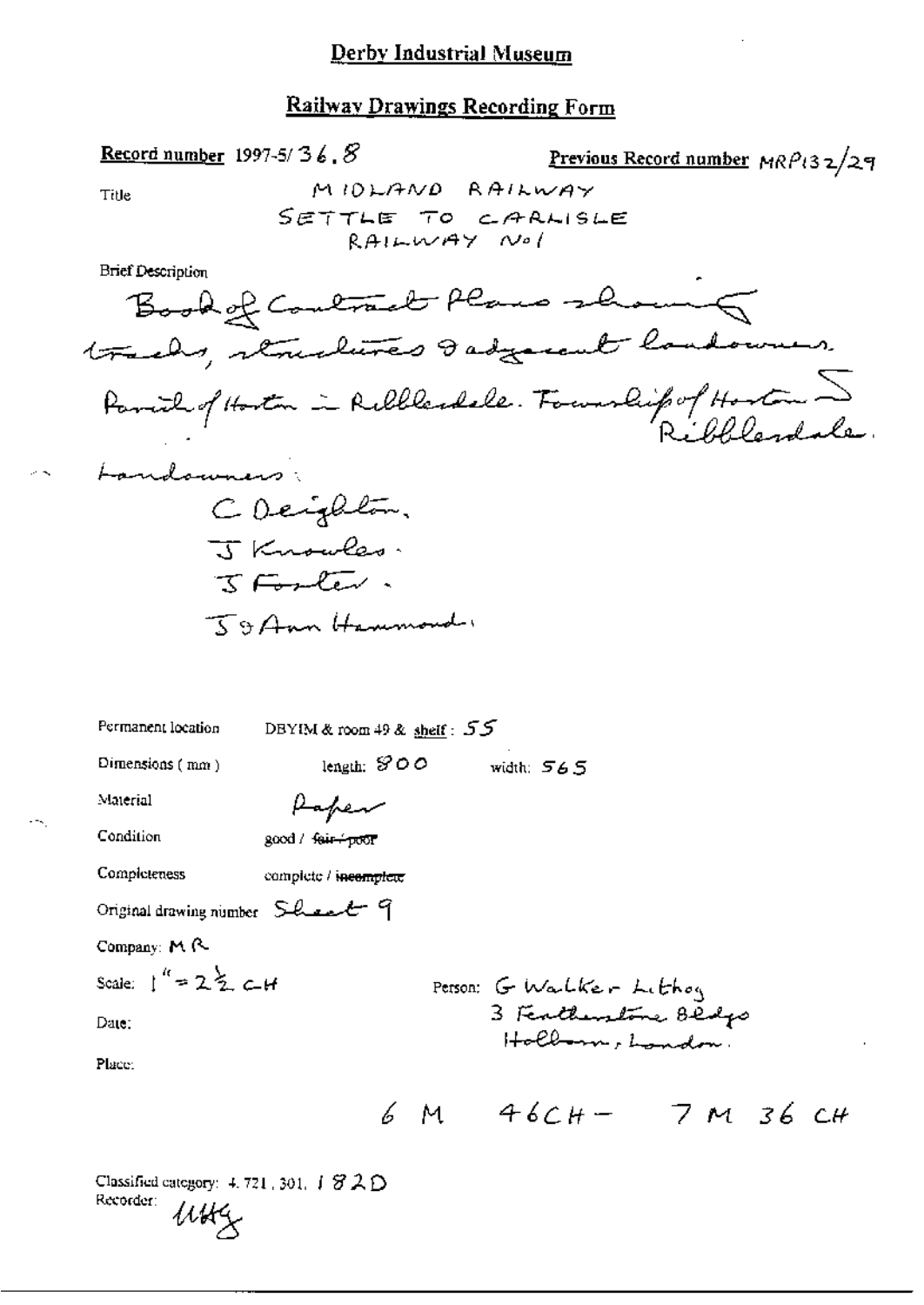Record number 1997-5/36,  $9$ Previous Record number  $MRP_{13}z/29$ MIDLAND RAILWAY Tide SETTLE TO CARLISLE  $RAI$  $WAY$   $Nol$ **Erief Description** Book of Contract Plans showing tracks, structures dadgarent landowner. Parcile of Hoston in Ribblandele. Foundit of Hoston 5 Landowners J & Ann Hannand. I Fermant.  $H_{\text{Fmod}}$ Permanent location DBYIM & room 49 & shelf  $: 55$ length:  $$OO$  width:  $565$ Dimensions (mm) Material Paper Condition good / faut+poor  $\mathbb{R}^2$ Completeness complete / incomplete Original drawing number  $S$ -level  $O$ Company: M R-Scale:  $1^k = 2 \xi$  C-H Person: G Walker Lithog 3 Featherstone Bedgs Date: Place: Howton  $7M$   $36CH - 8M$   $26CH$ Station Classified category:  $4.721$ , 301,  $1.872$  O Recorder;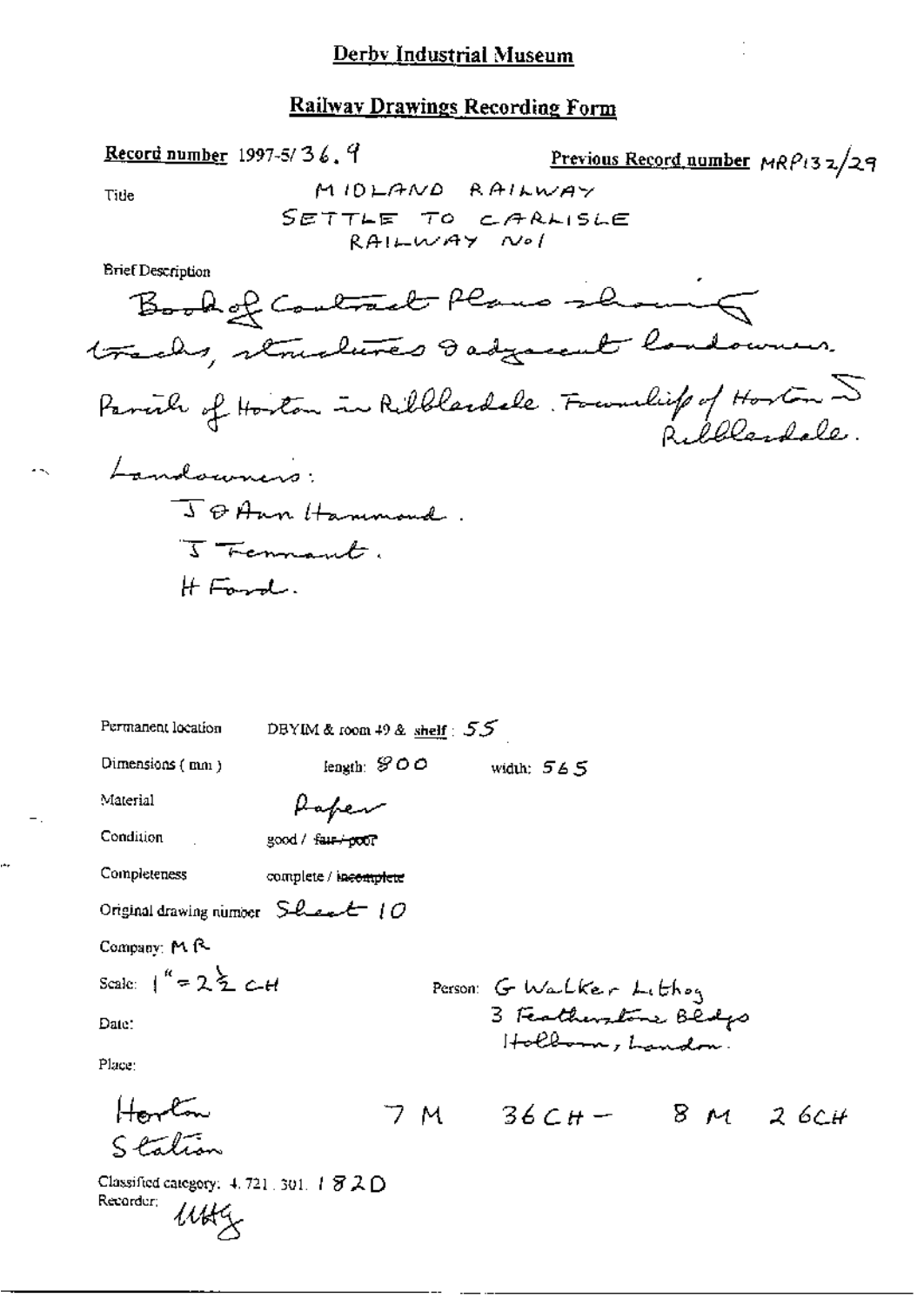MIDLAND RAILWAY

SETTLE TO CARLISLE RAILWAY Noi

Book of Contract Plans showing

Previous Record number MRP132/29

tracks, structures I adjacent landowners. Parcial of Hoston in Ribblesdale. Township of Hoston in Landowners: TO Ann Hammond. H Ford. Permanent location DBYIM & room 49 & shelf :  $55$ Dimensions  $(mm)$ length:  $\mathcal{S} \circ \phi$ width: 565 Material Paper Condition good / fair / poor Completeness complete / incomplete Original drawing number  $S$ lesslt // Company: M R Scale:  $1'' = 2 \frac{1}{2} c H$ Person: G Walker Lithog

Date:

Place:

3 Featherstone Bedgs

Hollman, London

Classified category:  $4.721.301.$  ( $820$ Recorder:  $\mu$ 

Record number 1997-5/36, 10

Title

**Brief Description**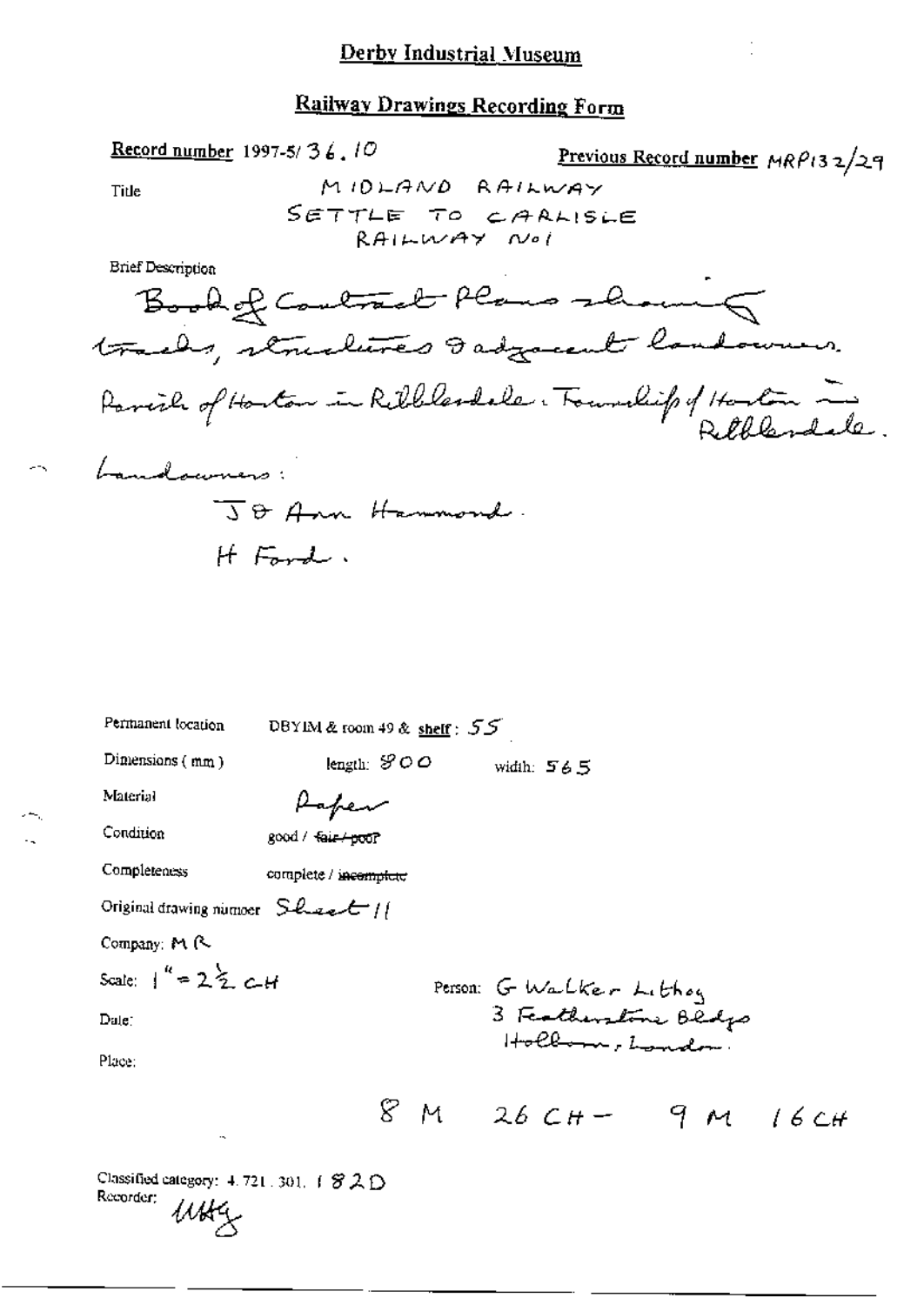Previous Record number  $MRP(32/29)$ 

\n
$$
\begin{array}{r}\n\text{The } \text{MIDLANO RAHWWAY} \\
\text{BireDescription} \\
\text{BireDefinition} \\
\text{Borel} \\
\text{BireDecipion} \\
\text{Hriubay } \text{Rilubay } \text{Voi} \\
\text{Hriubay } \text{Voi} \\
\text{Borel} \\
\text{Borel} \\
\text{Borel} \\
\text{Borel} \\
\text{Borel} \\
\text{Borel} \\
\text{Borel} \\
\text{Borel} \\
\text{Borel} \\
\text{Borel} \\
\text{Borel} \\
\text{Borel} \\
\text{Borel} \\
\text{Borel} \\
\text{Borel} \\
\text{Borel} \\
\text{Borel} \\
\text{Borel} \\
\text{Borel} \\
\text{Borel} \\
\text{Borel} \\
\text{Borel} \\
\text{Borel} \\
\text{Borel} \\
\text{Borel} \\
\text{Borel} \\
\text{Borel} \\
\text{Borel} \\
\text{Borel} \\
\text{Borel} \\
\text{Borel} \\
\text{Borel} \\
\text{Borel} \\
\text{Borel} \\
\text{Borel} \\
\text{Borel} \\
\text{Borel} \\
\text{Borel} \\
\text{Borel} \\
\text{Borel} \\
\text{Borel} \\
\text{Borel} \\
\text{Borel} \\
\text{Borel} \\
\text{Borel} \\
\text{Borel} \\
\text{Borel} \\
\text{Borel} \\
\text{Borel} \\
\text{Borel} \\
\text{Borel} \\
\text{Borel} \\
\text{Borel} \\
\text{Borel} \\
\text{Borel} \\
\text{Borel} \\
\text{Borel} \\
\text{Borel} \\
\text{Borel} \\
\text{Borel} \\
\text{Borel} \\
\text{Borel} \\
\text{Borel} \\
\text{Borel} \\
\text{Borel} \\
\text{Borel} \\
\text{Borel} \\
\text{Borel} \\
\text{Borel} \\
\text{Borel} \\
\text{Borel} \\
\text{Borel} \\
\text{Borel} \\
\text{Borel} \\
\text{Borel} \\
\text{Borel} \\
\text{Borel} \\
\text{Borel} \\
\text{Borel} \\
\text{Borel} \\
\text{Borel} \\
\text{Borel} \\
\text{B
$$

Classified category:  $4.721$ , 301,  $1820$ Recorder:  $u$ utg

Record number 1997-5/36. 11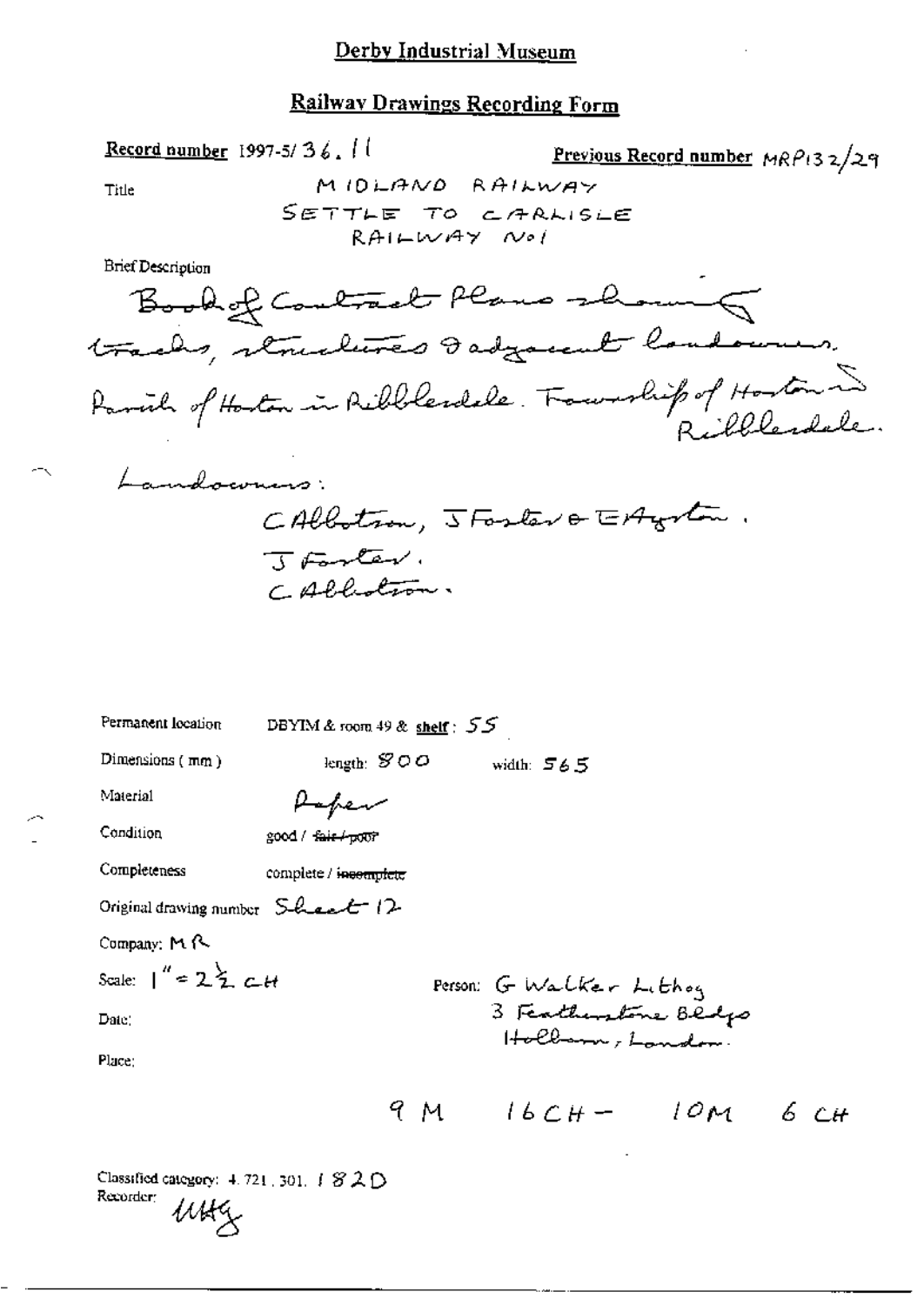Classified category: 4, 721, 301,  $\pm$   $\mathcal{F2D}$ Recorder:  $u$ **u** 

 $\gamma_{\rm g}$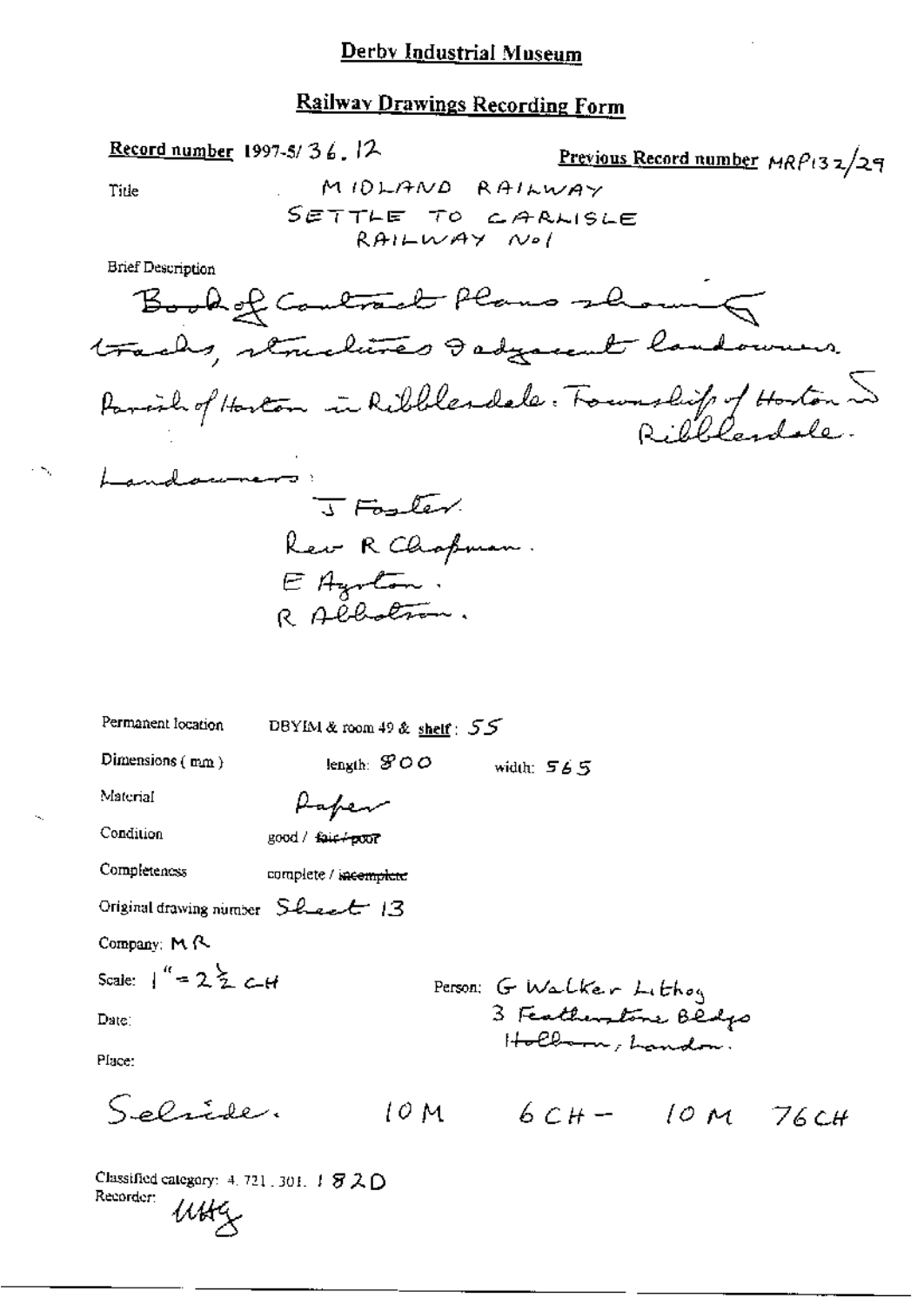MIDLAND RAILWAY

SETTLE TO CARLISLE RAILWAY Nol

Previous Record number  $MRP(32/29)$ 

 $\Omega$ 

Original drawing number Sheet

 $\overline{1}$ 

Record number 1997-5/36.13

Title

**Brief Description** 

 $\sim$ 

Company: M R.

$$
Scale: \quad \int_0^R = 2 \cdot \sum_{i=1}^R C_i H_i
$$

Date:

Place:

Person: G Walker Lithog<br>3 Ferthenstone Blogs<br>Holborn; Landon:

| Classified category: $4.721$ , $301.$ $\downarrow$ $\mathcal{B} \mathcal{L} \bigcirc$ |     |  |
|---------------------------------------------------------------------------------------|-----|--|
| Recorder:                                                                             | uuz |  |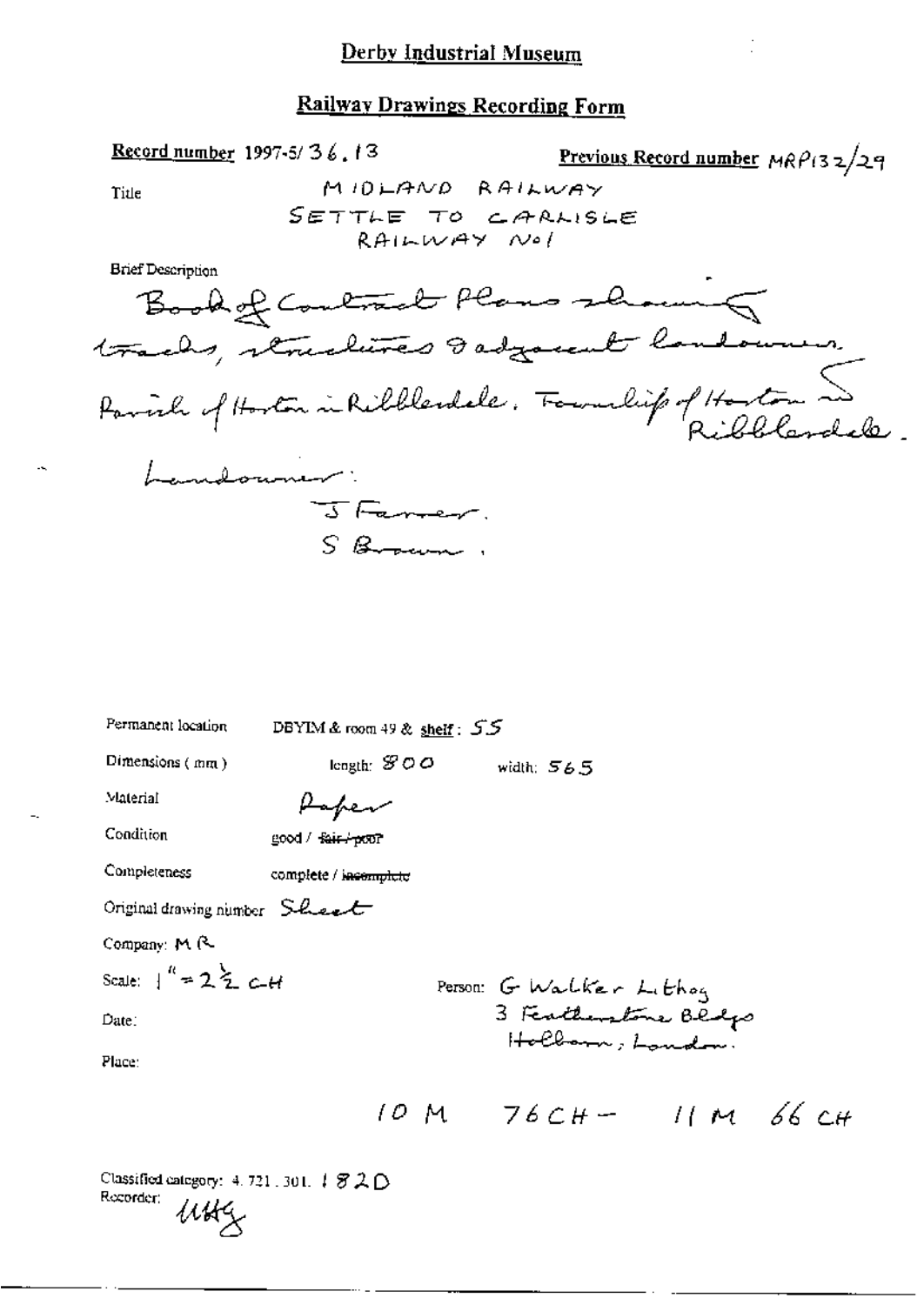#### $\ddot{\mathbf{r}}$

Title

 $\overline{a}$ 

$$
\underline{\text{Previous Record number}} \text{ MRP13 } 2 \angle 29
$$

 $\ddot{\cdot}$ 

**Brief Description** 

Record number 1997-5/36. 14

| Permanent location                                                 | DBYIM & room $49$ & shelf: $55$ |                                          |                        |
|--------------------------------------------------------------------|---------------------------------|------------------------------------------|------------------------|
| Dimensions $(mn)$                                                  | length: $$00$                   | width: $565$                             |                        |
| Material                                                           | Paper                           |                                          |                        |
| Condition                                                          | $good /$ fair $+root$           |                                          |                        |
| Completeness                                                       | complete / incomplete           |                                          |                        |
| Original drawing number Sheet 15                                   |                                 |                                          |                        |
| Company: $M \wedge$                                                |                                 |                                          |                        |
| Scale: $1'' = 2Z \sim 44$                                          |                                 | Person: G Walker Lithog                  |                        |
| Date:                                                              |                                 | 3 Featherstone Oldgo<br>Hollow , Landon. |                        |
| Place:                                                             |                                 |                                          |                        |
| Ribbledesd<br>rentino                                              |                                 |                                          | $11 M 66CH - 12M 56CH$ |
| Classified category: 4, 721, 301, $\#$ 3 2 $\bigcirc$<br>Recorder: |                                 |                                          |                        |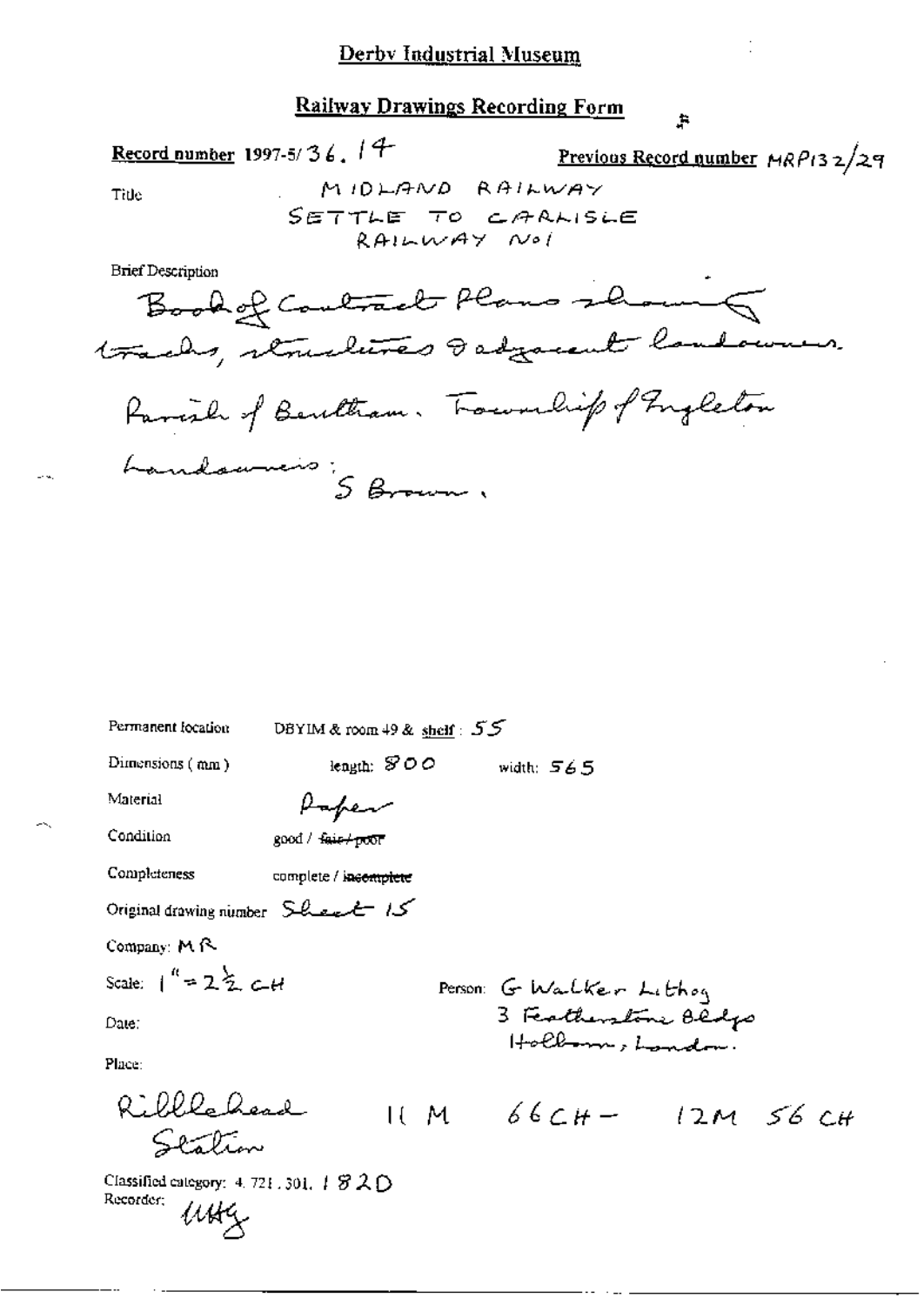Record number 1997-5/36.  $5^{\circ}$ 

×.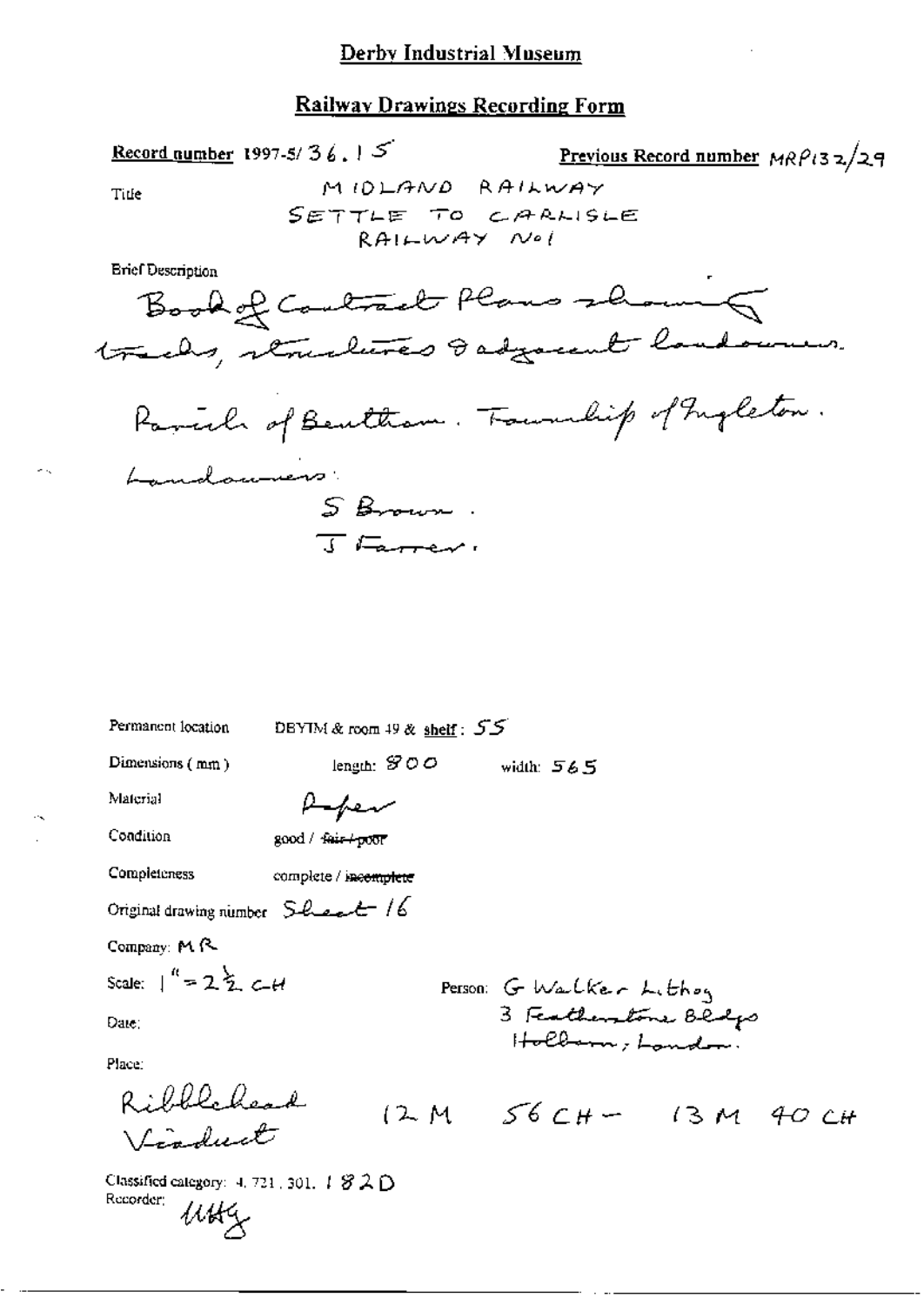Title

7-5/36.16 Previous Record number 
$$
MRP132/29
$$
  
M10 $MRND$   $RAIWWAY$ 

**Brief Description** 

Record number 1997-5/36.16

| Permanent location                     | DBYIM & room 49 & shelf: $55$ |              |                         |                                                                                                                    |  |
|----------------------------------------|-------------------------------|--------------|-------------------------|--------------------------------------------------------------------------------------------------------------------|--|
| Dimensions $(mn)$                      | length: $$OO$                 | width: $565$ |                         |                                                                                                                    |  |
| Material                               | Hapen                         |              |                         |                                                                                                                    |  |
| Condition                              | good / fair+poor              |              |                         |                                                                                                                    |  |
| Completeness                           | complete / iseemplete         |              |                         |                                                                                                                    |  |
| Original drawing number $S$ heart $17$ |                               |              |                         |                                                                                                                    |  |
| Company: M R                           |                               |              |                         |                                                                                                                    |  |
| Scale: $1'' = 2\frac{1}{2}$ c-H        |                               |              | Person: G Walker Lithoy |                                                                                                                    |  |
| Date:                                  |                               |              |                         | 3 Featherstone Blodgs<br>$H\rightarrow\mathcal{C}b\rightarrow\cdots$ , $L\rightarrow\mathcal{C}b\rightarrow\cdots$ |  |
| Place:                                 |                               |              |                         |                                                                                                                    |  |
| $B$ lea Moor                           |                               |              |                         | $13M$ $40CH - 14M$ $28CH$                                                                                          |  |

Classified category: 4, 721, 301, 1 8 2 D Recorder:  $u$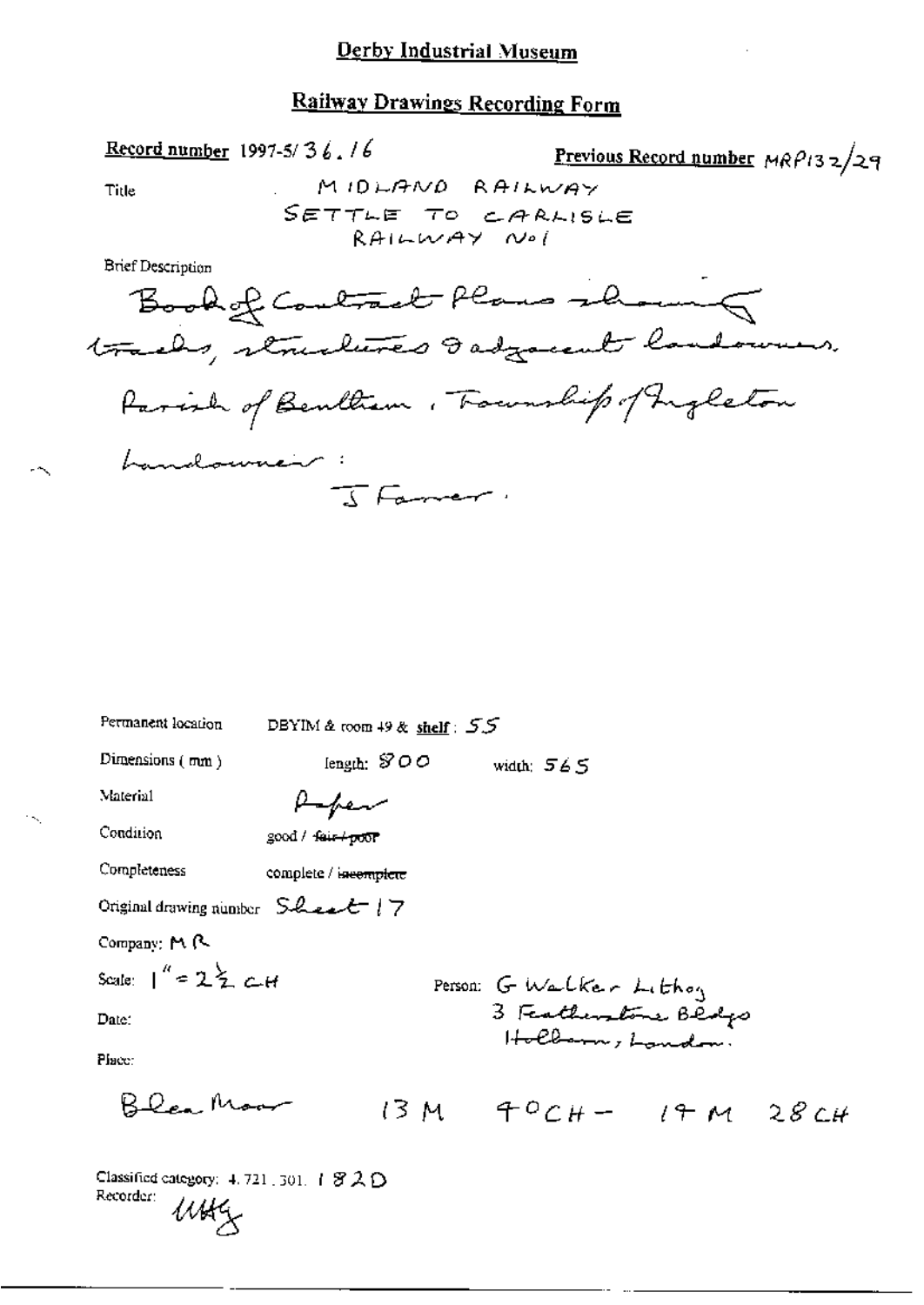### Derby Industrial Museum

# Railway Drawings Recording Form

$$
\frac{\text{Record number}}{1997-5/36.17}
$$

Previous Record number 
$$
MRP_{132}/29
$$

Title

жy.

 $\sim$   $\sim$ 

**Brief Description** 

| Permanent location                                                | DBYIM & room 49 & shelf: 55 |                           |
|-------------------------------------------------------------------|-----------------------------|---------------------------|
| Dimensions (mm)                                                   | length: $SOO$               | width: 565                |
| Material                                                          | Hapen                       |                           |
| Condition                                                         | good / fair / pour          |                           |
| Completeness                                                      | complete / incomplete       |                           |
| Original drawing number $S$ have $\epsilon$ / $\&$                |                             |                           |
| Company: M R                                                      |                             |                           |
| Scale: $1'' = 2\frac{1}{2}$ C-H                                   |                             | Person: G Walker Lithog   |
| Date:                                                             |                             | 3 Featherstone Bldgs      |
| Place:                                                            |                             | Hollan , Landon.          |
| Blea Moor<br>$\mathcal{L}$                                        |                             | $14 M 28 CH - 15 M 16 CH$ |
| Classified category: $4.721.301.$ $\#$ 3. $\bigcirc$<br>Recorder; |                             |                           |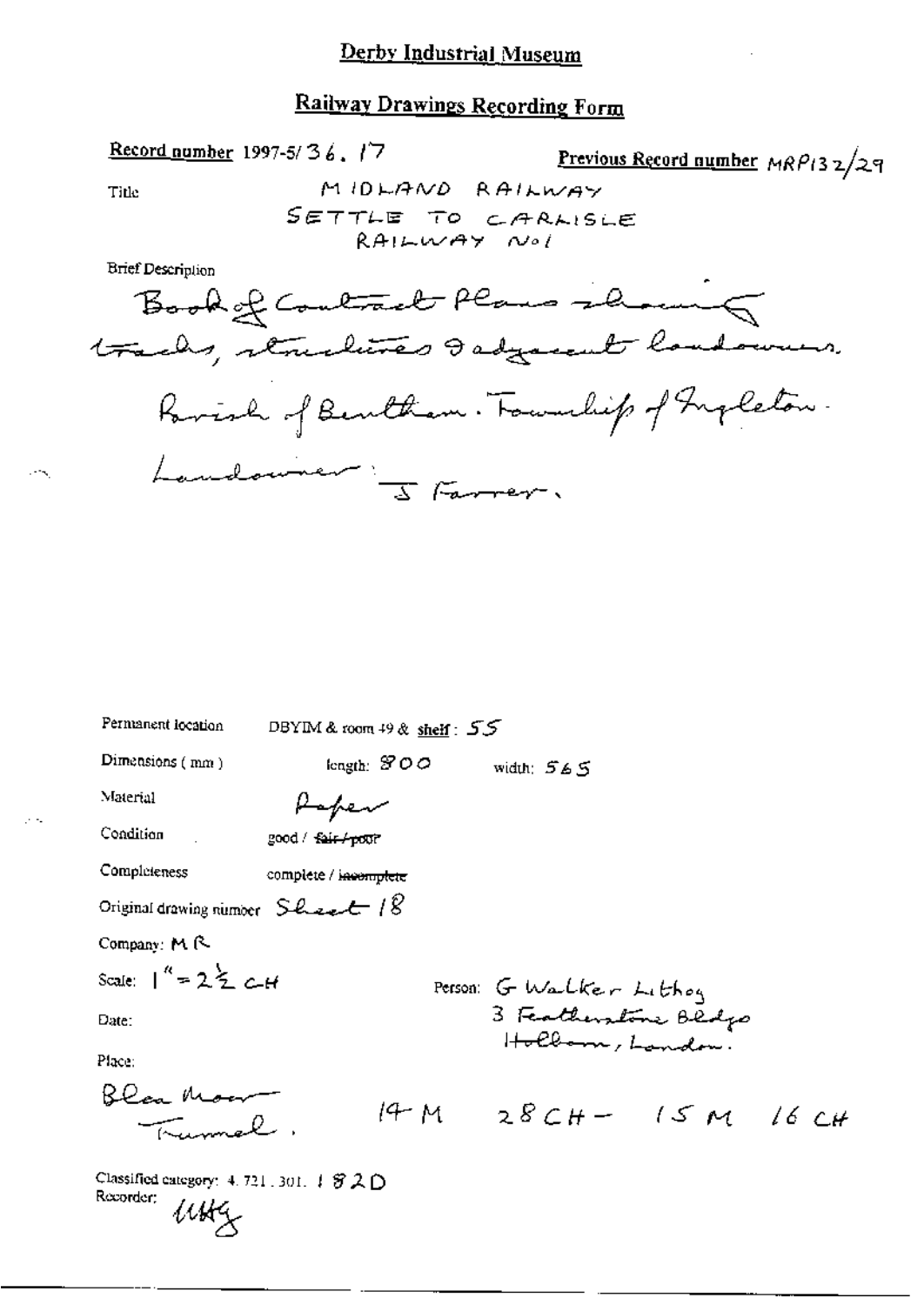Ÿ,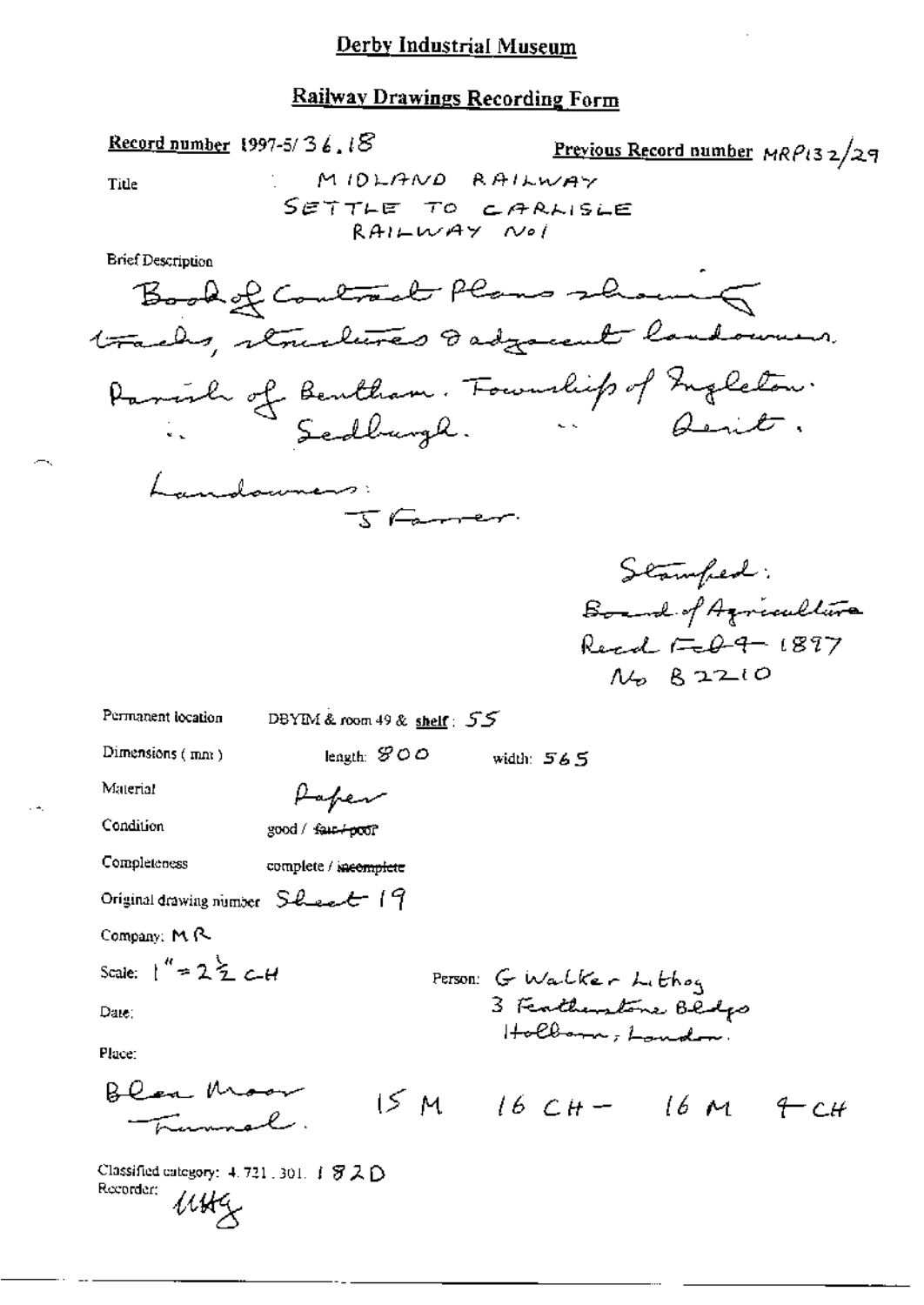$Record number 1997-5/36.$ </u> Previous Record number MRP132/29 MIDLAND RAILWAY Title SETTLE TO CARLISLE RAILWAY Nol **Brief Description** Book of Contract Plans showing tracks, structures I adjacent landowners. Ranish of Sellengh. Township of Deut. Landowners:  $T_{\text{F}}$ Ellen & Cragg.  $T_{\text{Hea}}$ Stamfed: Earl Bestive Board of Agriculture Read  $F - 241897$  $N_{0}$   $R$  2210 Permanent location DBYIM & room 49 & shelf :  $55$ Dimensions (mm) length:  $SOO$ width: 565 Material Paper Condition good / fair/poor Completeness complete / incomplete Original drawing number  $S$ -lace  $\epsilon$  20 Company: M R Scale:  $1^{u} = 2 \frac{1}{2} c_{-}H$ Person: G Walker Lithoy 3 Featherstone Bedgo Date: Holbarn, Landon. Place: Blea Moor  $16M$   $9C_{H}$   $16M$   $68C_{H}$ <del>Eugenel</del>. Classified category: 4, 721, 301, 1 罗 2 D Recordur:  $\mu$ u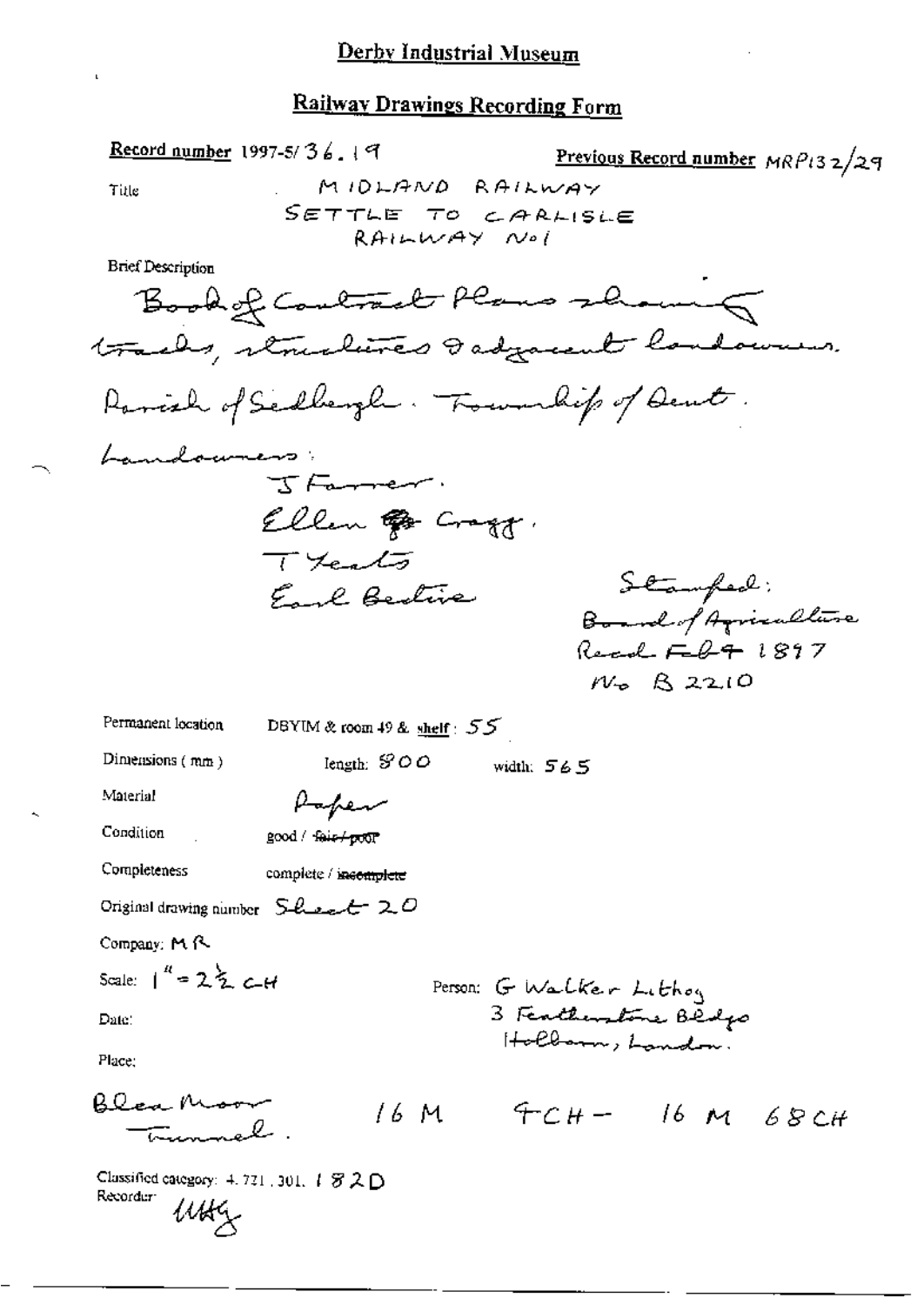MIDLAND RAILWAY

Previous Record number  $MRP/32/29$ 

| Permanent location                                       | DBYIM & room 49 & shelf: $55$ |                                         |  |
|----------------------------------------------------------|-------------------------------|-----------------------------------------|--|
| Dimensions (mm)                                          | length: $SOO$                 | width: $565$                            |  |
| Material                                                 | Hapen                         |                                         |  |
| Condition                                                | good / fair+poor              |                                         |  |
| Completeness                                             | complete / incomplete         |                                         |  |
| Original drawing number $SL_{\nightharpoonup}$ $\perp$ 2 |                               |                                         |  |
| Company: MR                                              |                               |                                         |  |
| Scale: $1'' = 2\frac{1}{2}$ c H                          |                               | Person: G Walker Lithog                 |  |
| Date:                                                    |                               | 3 Featherstone Beefs<br>Holborn, London |  |
| Place:                                                   |                               |                                         |  |
|                                                          |                               | 16 M 68CH- 17 M 59 CH                   |  |
|                                                          |                               |                                         |  |
|                                                          |                               |                                         |  |

Classified category: 4, 721, 301, 1 8 2 D Recorder:  $u$ 

Record number 1997-5/36.20

Title

 $-$ 

 $\sim$  =  $\sim$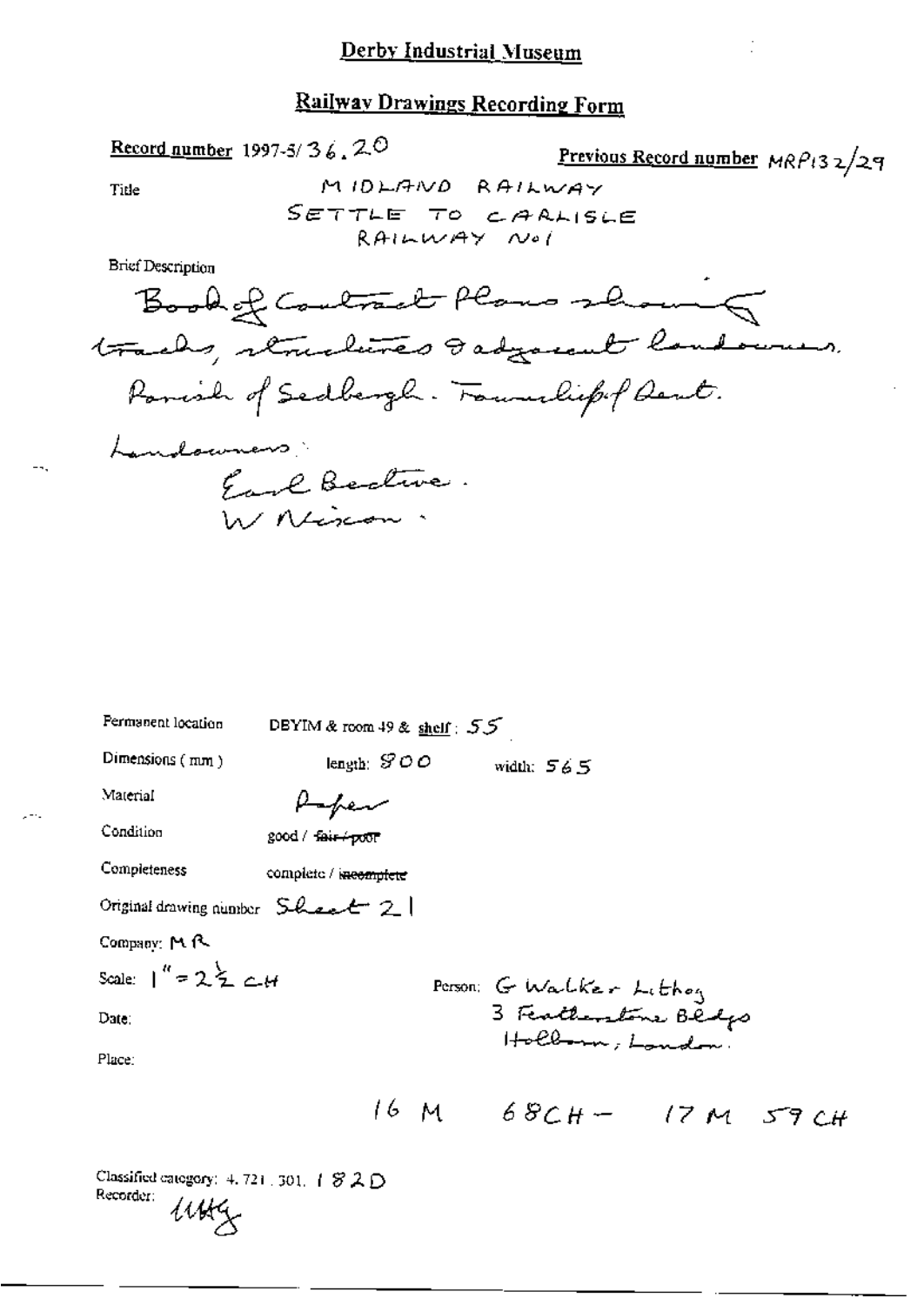MIDLAND RAILWAY

Previous Record number MRP132/29

SETTLE TO CARLISLE RAILWAY Nol Brief Description Book of Contract Plans showing tracks, structures Isdyacent landowners. Parcil of Sedbergh. Foundiep of Deut. Landouness. Each Beature. R Sedgewich. Stamfed: Board of Agriculture. Real Feb 4 1897  $N \rightarrow B$  2210 Permanent location DBYIM & room 49 & shelf: 55 Dimensions (mm) leagth: SOO width:  $565$ Material Paper Condition good / fair / poor Completeness complete / incomplete Original drawing number  $S$ -here  $\epsilon$  2 Company: M. R. Scale:  $\frac{1}{2}$  = 2  $\frac{1}{2}$  c Person: G Walker Lithoy 3 Featherstone Bedgs Date: Hollow, London? Place:

 $17M$   $59CH - 18M + 8CH$ 

Classified category:  $4.721$  ,  $301$ ,  $1820$ Recorder;  $\mu$ u

Record number 1997-5/36, 2 |

Title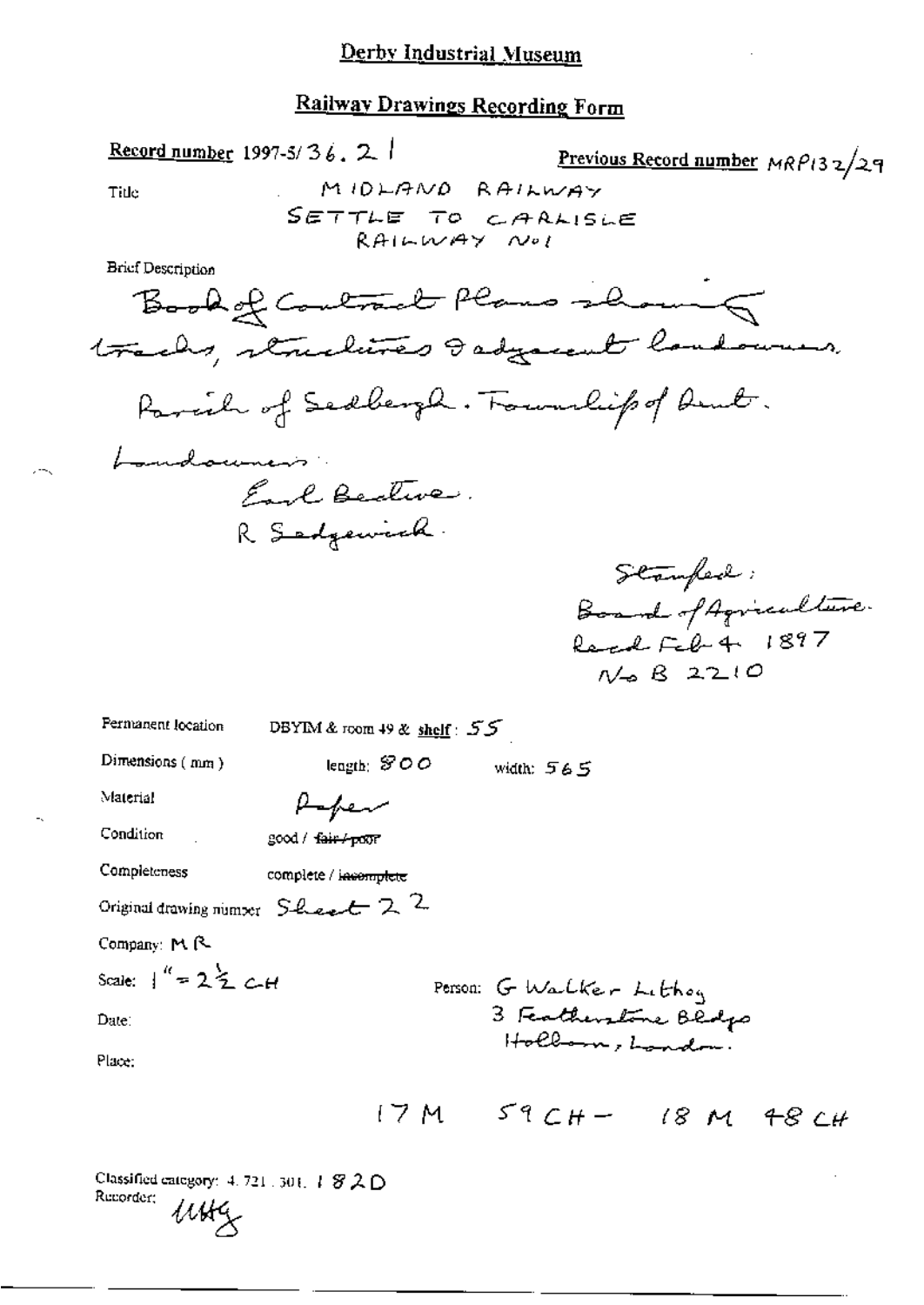Record number 1997-5/36, 2 2 Previous Record number MRP132/29 MIDLAND RAILWAY Title SETTLE TO CARLISLE  $RAILWAY$   $NeI$ **Brief Description** Book of Contract Plans shown 5 tracks, remalines dadyarent landowner. Parish of Sedlargh. Township of Deut Landouners. Good Bective. May Scagwich. Sitanher. J Arhenr. Stamfed;<br>Board of Azriculture<br>Reed Feb4 1897 Lucy Elam.  $N = 82210$ Permanent location DBYIM & room 49 & shelf:  $55$ Dimensions (mm) length;  $$00$ width:  $565$ Material Paper Condition good / fair+poor Completeness complete / incomplete Original drawing number Sheet 23 Company: M R Scale:  $1'' = 2\frac{1}{2} c H$ Person: G Warlker Lithog 3 Featherstone Bedgs Date: Hollman, London Place: Deub Station  $18M$  48CH- 19 M 38CH

Classified category: 4, 721 . 301.  $\uparrow$   $\mathcal{B}$  2.  $\bigcirc$ Recorder:  $\mu$ ue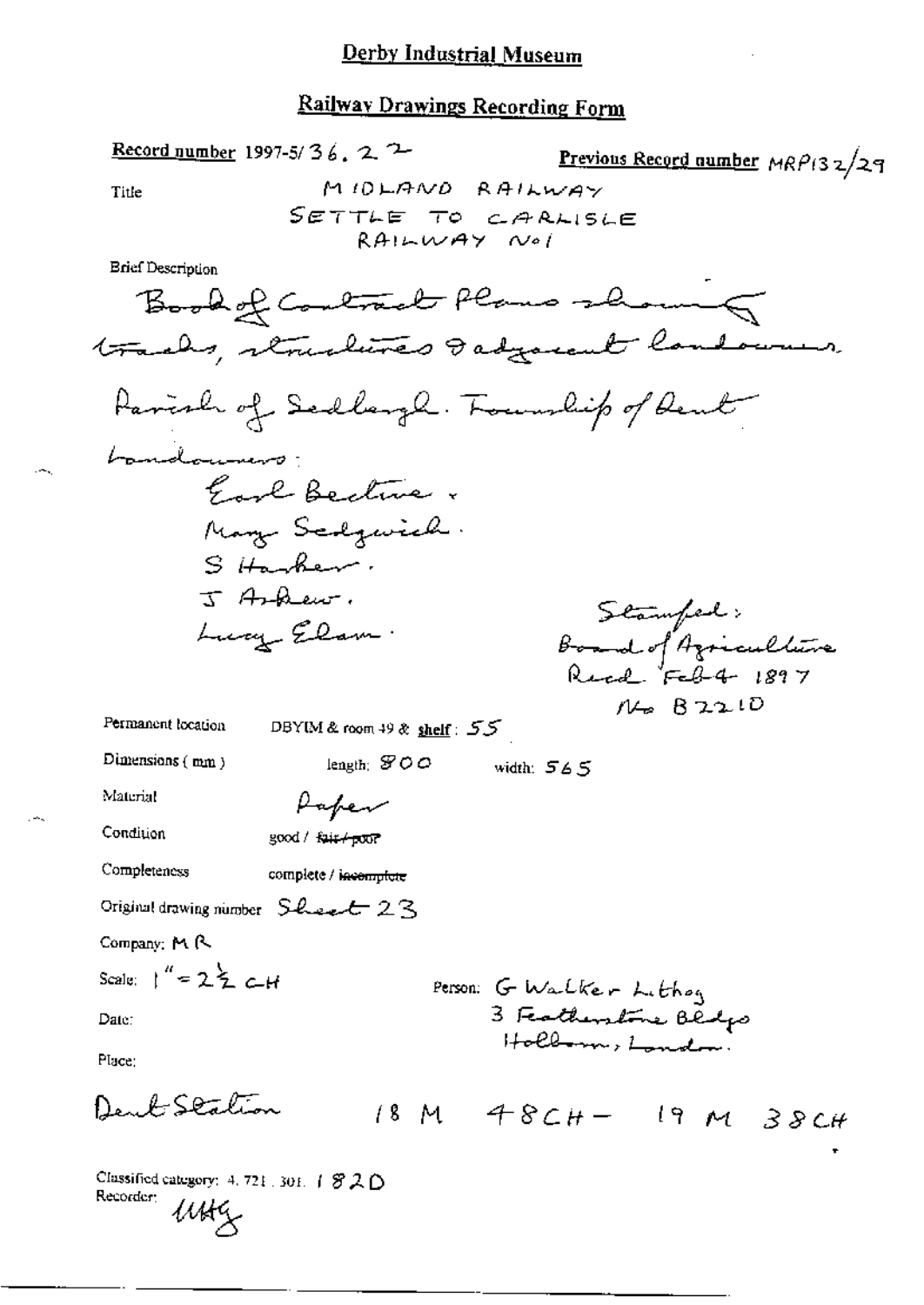$\leftarrow$ 

÷,